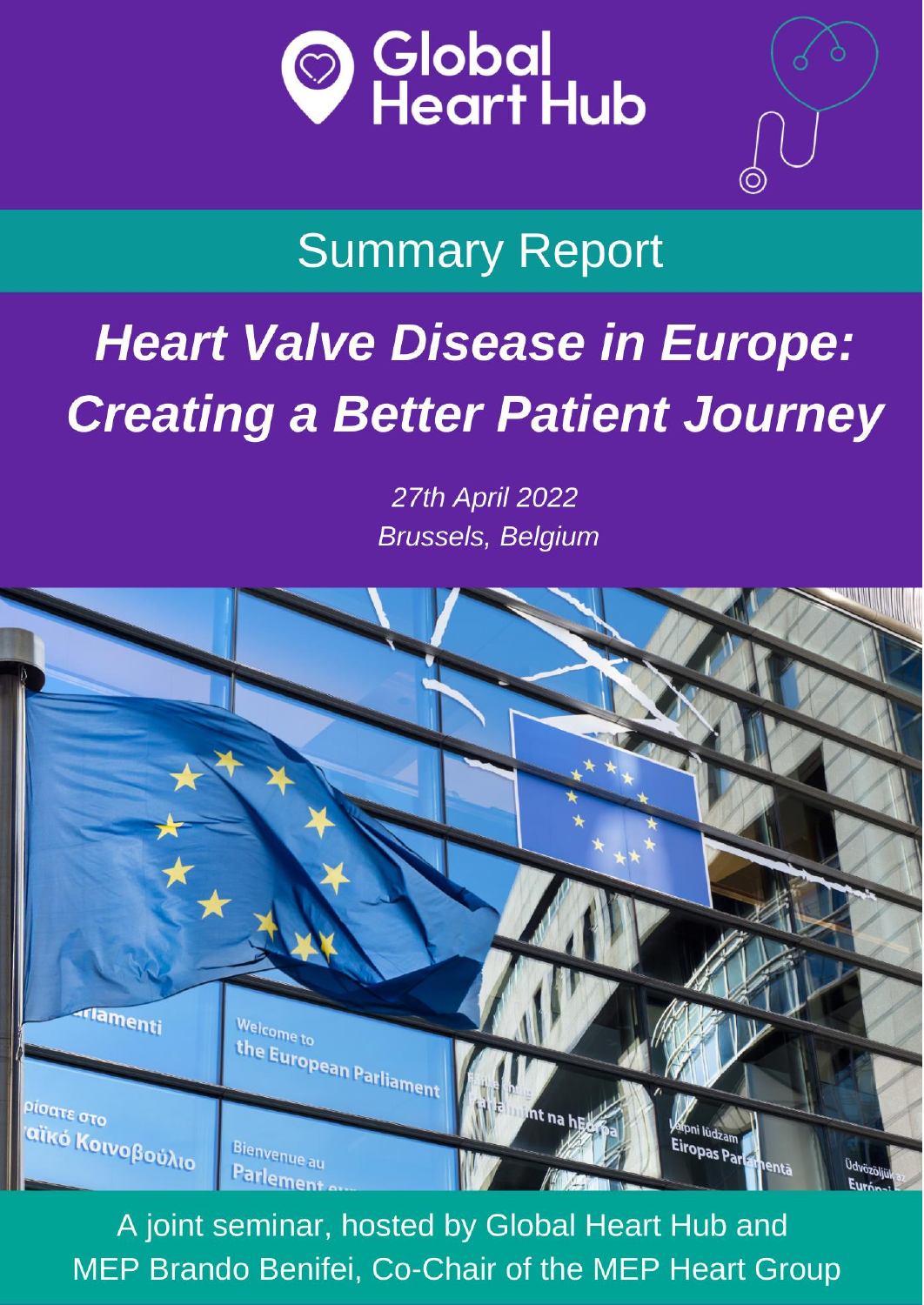In a joint seminar to raise awareness of the challenges faced by those living with heart valve disease and to improve patient care, leading thinkers and decision-makers met in Brussels to discuss the Global Heart Hub report: 'Heart Valve Disease in Europe: Creating a Better Patient Journey'.

The meeting, which took place on 27 April in Brussels, hosted by the Global Heart Hub (the international alliance of patient organisations) invited MEPs, patient advocacy groups from across Europe and beyond, as well as leading experts to discuss the recommendations in the report.

In his keynote speech, Brando Benifei MEP, Co-Chair of the MEP Heart Group, said that Europe needs a plan that builds on the 'Better Patient Journey' report. "For us at the EU level in the institutions it means providing a framework for cross-border co-operation and it also means setting standards so that no one is left behind wherever they live, whether you are in Bulgaria, France, Portugal or Denmark. The Parliament's heart group which I co-chair has pushed for the European Commission to be active together with the member states."

Benifei said that Europe is not going back to where it was pre-COVID and that citizens now want a well-functioning European Health Union. He highlighted the progress that has been made on non-communicable diseases, in the Beating Cancer Plan, but that we need to apply further pressure at both member state and EU level to address heart diseases.

Global Heart Hub Executive Director Neil Johnson welcomed all participants and said that the presence of non-European affiliates, from places like Brazil, Mexico, USA, Australia and Canada underlined the global nature and the urgency of the topic and the imperative for coordinated global action.

"I'm delighted that we have over 70 international patient organisations from more than 27 countries. Our vision is to create a united, informed and empowered community of patient organisations. A global cardiovascular patient community that at both at a national and international level supports patients and their caregivers as they navigate their journey and their interactions with healthcare systems and healthcare providers. The aim is to provide the best possible life and to achieve the best possible health outcomes."

#### **Silent epidemic**

Johnson emphasised that with a growing ageing population particular attention was needed to ensure those over 65 can enjoy a healthy and active life. While heart valve disease can occur at any time in life, everyone is subject to some "wear and tear" as they age. The number of people affected by heart valve disease is growing rapidly and expected to double by 2040 and triple by 2060.

"We have a good news story, because valve disease is treatable. The treatment options have become minimally invasive, requiring shorter hospital stays, and delivering transformational outcomes in terms of symptom relief, and improved quality of life. "Policymakers and others tend to view this as a cost when they should be investing to ensure that we can intervene and deliver a longer life that's healthier and less of a burden to society in terms of economic cost."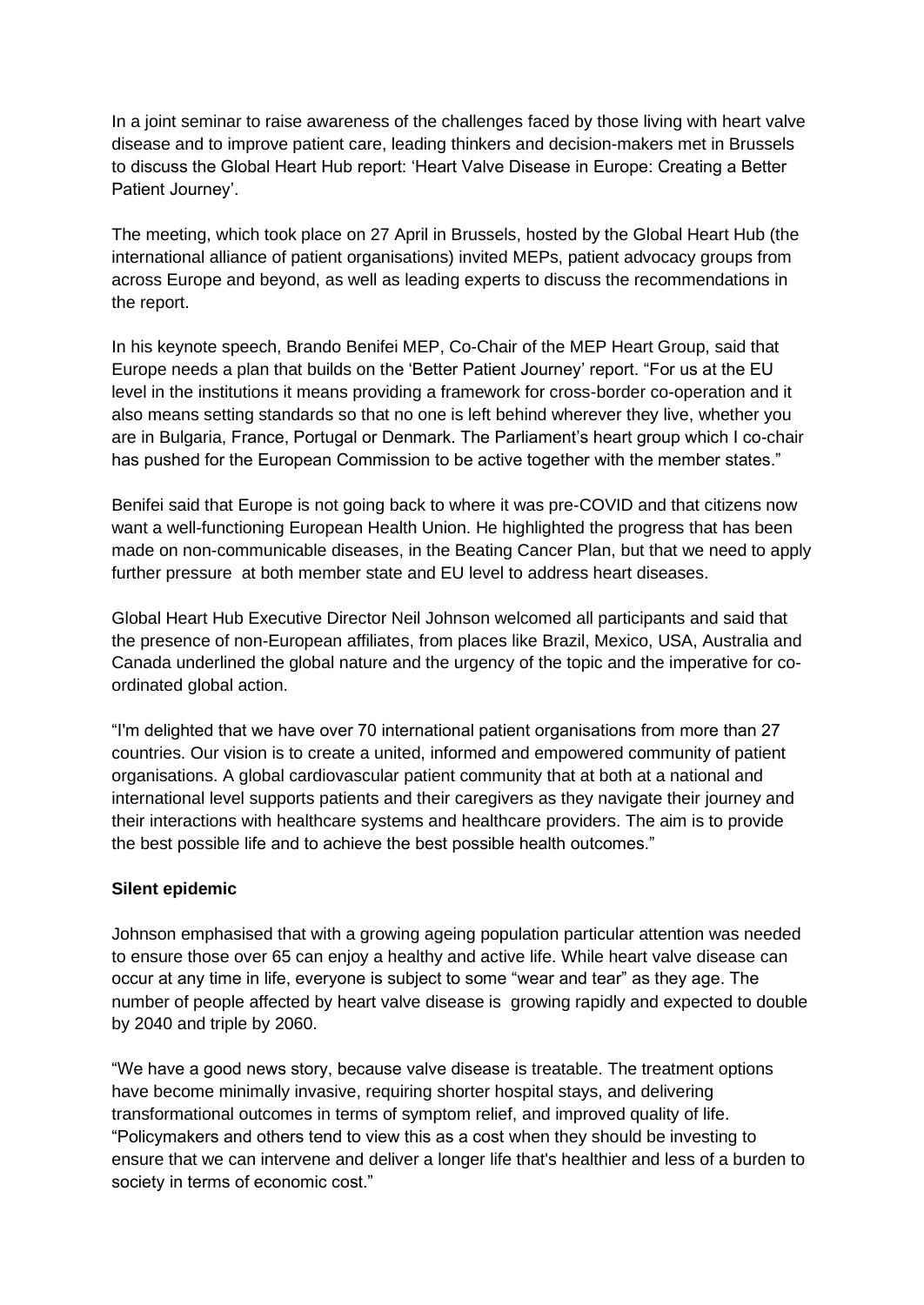#### **Towards a better patient journey**

"Patients don't choose to go on a journey, it's more that they are forced to go on a journey or a pathway because of their diagnosis," said Suzanne Wait of the Health Policy Partnership. "If we want to achieve optimal outcomes, we need to empower them to really help themselves and self manage and recognize what they can do working with our clinical teams to improve their outcomes. It also means that everyone involved in that journey needs to work together for improved outcomes."

Wait and others pointed out that there is a danger of siloed thinking and that it was necessary to look at a patient from a mutli-disciplinary care team perspective to ensure that clinicians do not miss opportunities for effective intervention. In particular, Wait emphasised that primary care providers needed to be more aware of early signs of deterioration, to ensure that there is effective early intervention.

#### **Leave no one behind**

Jens Näumann, who was diagnosed with aortic valve stenosis at the age of 42, spoke about his experience and called for improvements across the EU. Näumann said high-quality data was required and spoke about a study being carried out in Germany and Austria that took into account the patients and the clinicians' experience. The project resulted in patients and specialists developing tools to ensure no one is left behind,to raise awareness, and to reach people in rural communities. One such example was the use of videos with patients speaking about their experience.

Marta Sitges, a leading European cardiologist, spoke about the need to have more networking among professionals and with patients to ensure that care is patient focused. She emphasised the need for cross-disciplinary links, as well as between primary care and more specialised fields: "What I would like is that our governments help us to increase the awareness of this disease, which is largely unknown; and, to push to establish network systems and pathways to facilitate the early diagnosis of this treatable disease. In particular, we can improve the quality and quantity of life. If we do not treat these patients they will die."

#### **Pushing the European agenda forward**

Vytenis Andriukaitis, former European commissioner for health and food safety, was a cardiovascular surgeon before entering politics in Lithuania. Andriukaitis spoke about how Europe's health ambitions had been transformed by the COVID pandemic and the stark situation in relation to cardiovascular disease: "Every year we are losing more than a half a million people because of premature deaths due to cardiovascular disease. We need to send a very clear message to EU member states that they need to do more."

Andriukaitis said that with the debate taking place during the Conference on the Future of Europe, citizens are calling for Europe to take more action. He said that much could be learned from the EU Beating Cancer Action Plan and that the Global Heart Hub should press the European Parliament to agree on a non-binding resolution requesting that the European Commission take a similar approach to cardiovascular disease as it has taken towards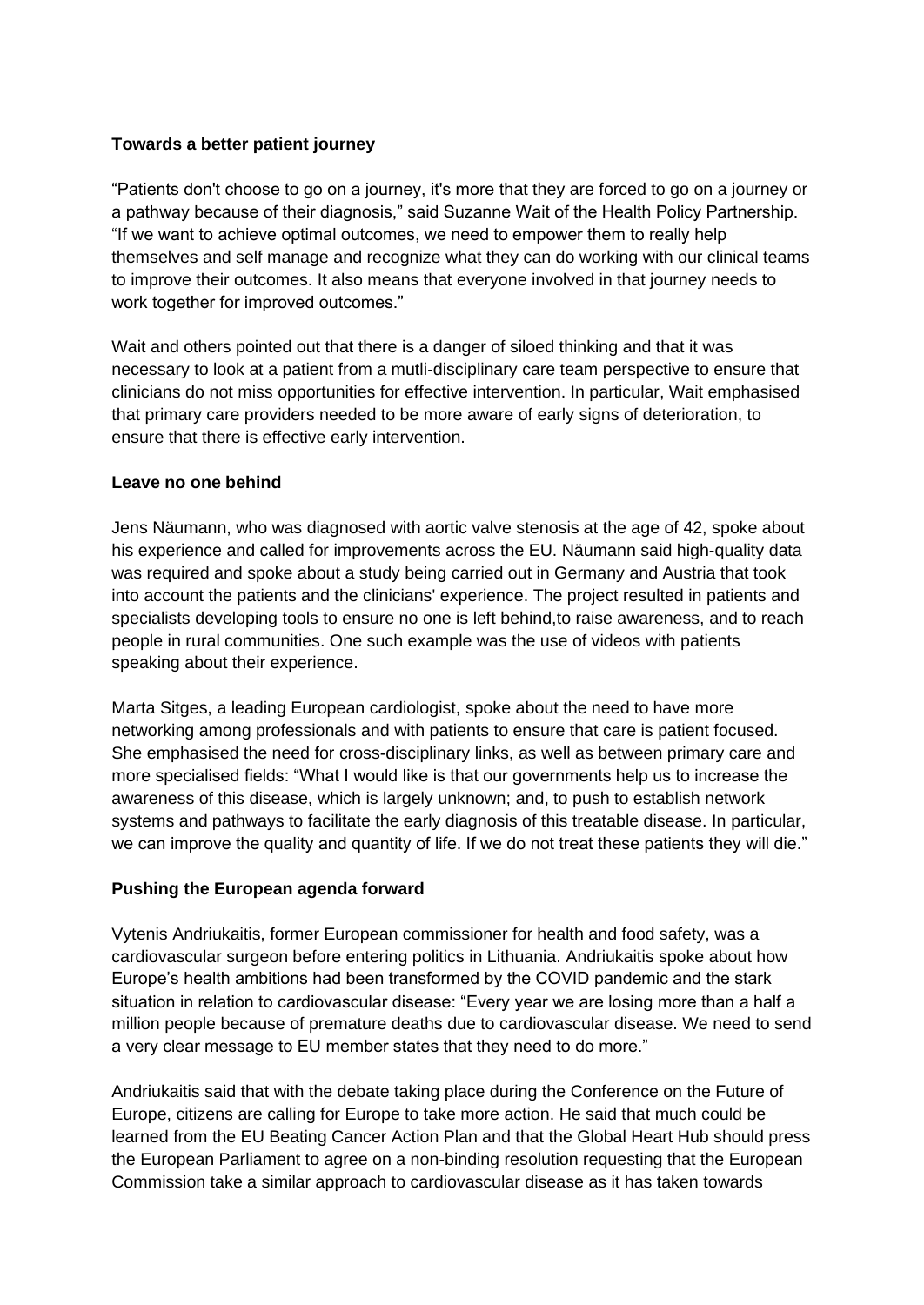cancer. He added that the European Centre for Disease Control should broaden its mandate to cover non-communicable diseases, which would improve the quality and availability of data across Europe.

"The first thing that we have to do is to increase awareness of heart valve disease. I will try within the European Parliament," said Spanish MEP Nicolás Gonzalez Casares, who is also a member of the MEP Heart Group.

He pointed to the forthcoming proposal on European Health Data Space, hoping that this could raise awareness of heart disease and lead to new models for early detection and treatment. It was also a question of addressing lifestyle questions and making use of new innovation, for example, through Artificial Intelligence.

#### **Group discussion round-up**

Each table present worked together to address two questions.

Can you think of two ideas to make the most of the Patient Journey Report as an effective tool for advocacy at EU level? And, what are the key priority actions of effectively influence policy and why?

The event facilitator Nicola Bedlington, summed up the responses:

"The patient journey report is robust and relevant to drive forward the EU's response to heart valve disease, it really is something that people can work with. We've heard from the politicians, we've heard from many of you today. There are really some exciting opportunities because health, non-communicable diseases and cardiovascular health have never been higher on the agenda than today."

Participants agreed that an action plan for cardiovascular health action plan, similar to the 'Beating Cancer Action Plan' was needed. The Patient Journey Report can feed into this,giving the patient a stronger voice and personal agency, which will becritical in any future plan.

Delegates also thought that digital transformation presented new opportunities to integrate care, empower patients, improve diagnostics and lead to better shared decision making.

While things are moving in the right direction there was a call for progress to be accelerated.

#### **Conclusion**

Ellen Ross - Chair of the Heart Valve Disease Patient Council - thanked all participants at the day's events: "There were tremendous insights on how we're going to take this evidencebased document forward and inspire action. I think what's really important is we can learn from everyone's experience in the EU and beyond. When it comes to heart valve disease, we know what the ideal patient pathway is, and it needs to be effectively resourced and that will take political will."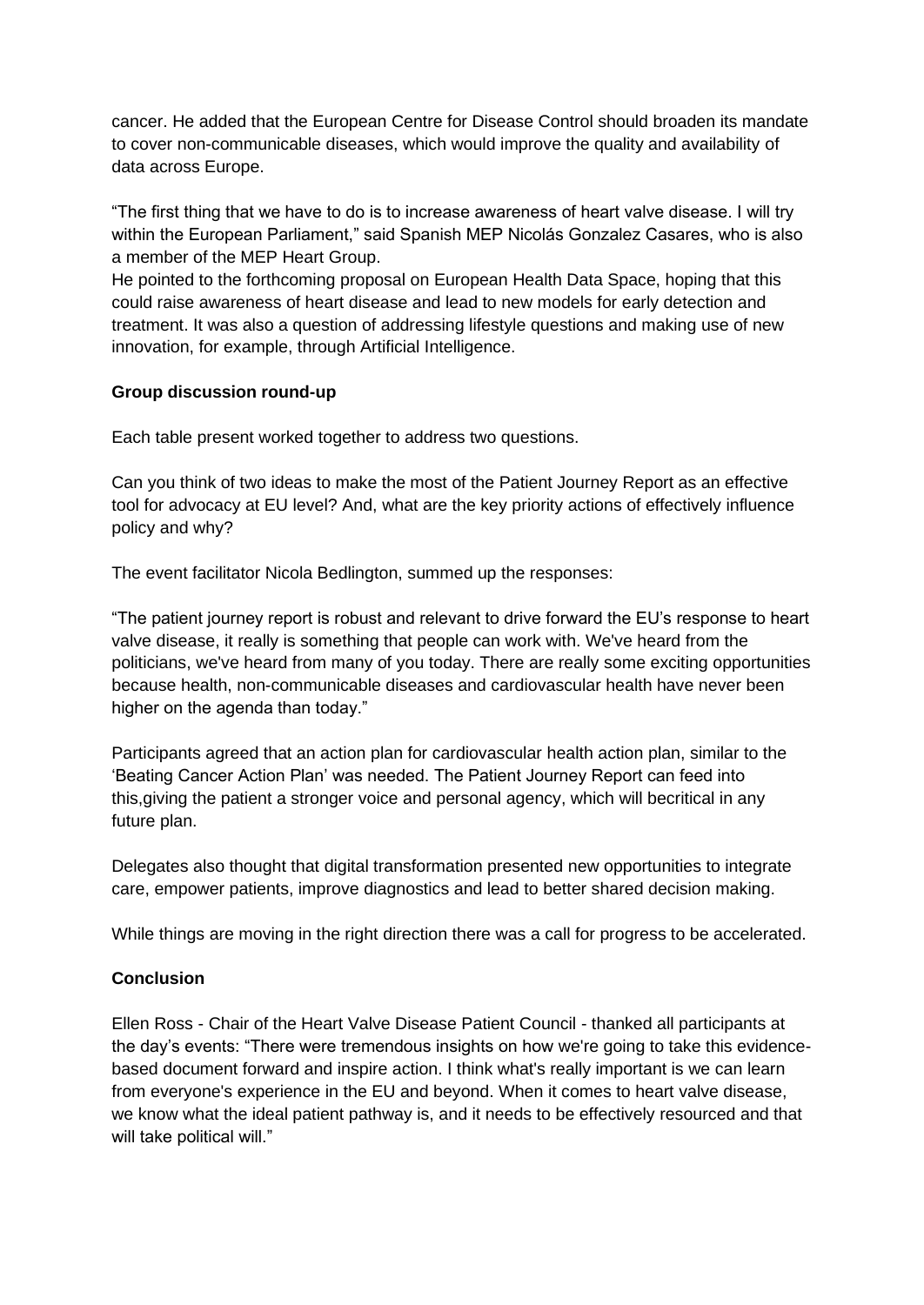#### **About the Heart Valve Disease: Working Together To Create A Better Patient Journey Full Report**

This report takes a European perspective on what an optimal care pathway should look like for people with heart valve disease, from awareness to follow-up care, what gaps exist, and how we can best address them. The report was developed under the guidance of a multidisciplinary advisory group, whose members included patient representatives and different healthcare professionals engaged in heart valve disease care from around Europe.

You can read the full report here:<https://globalhearthub.org/heartvalvereport2020/>